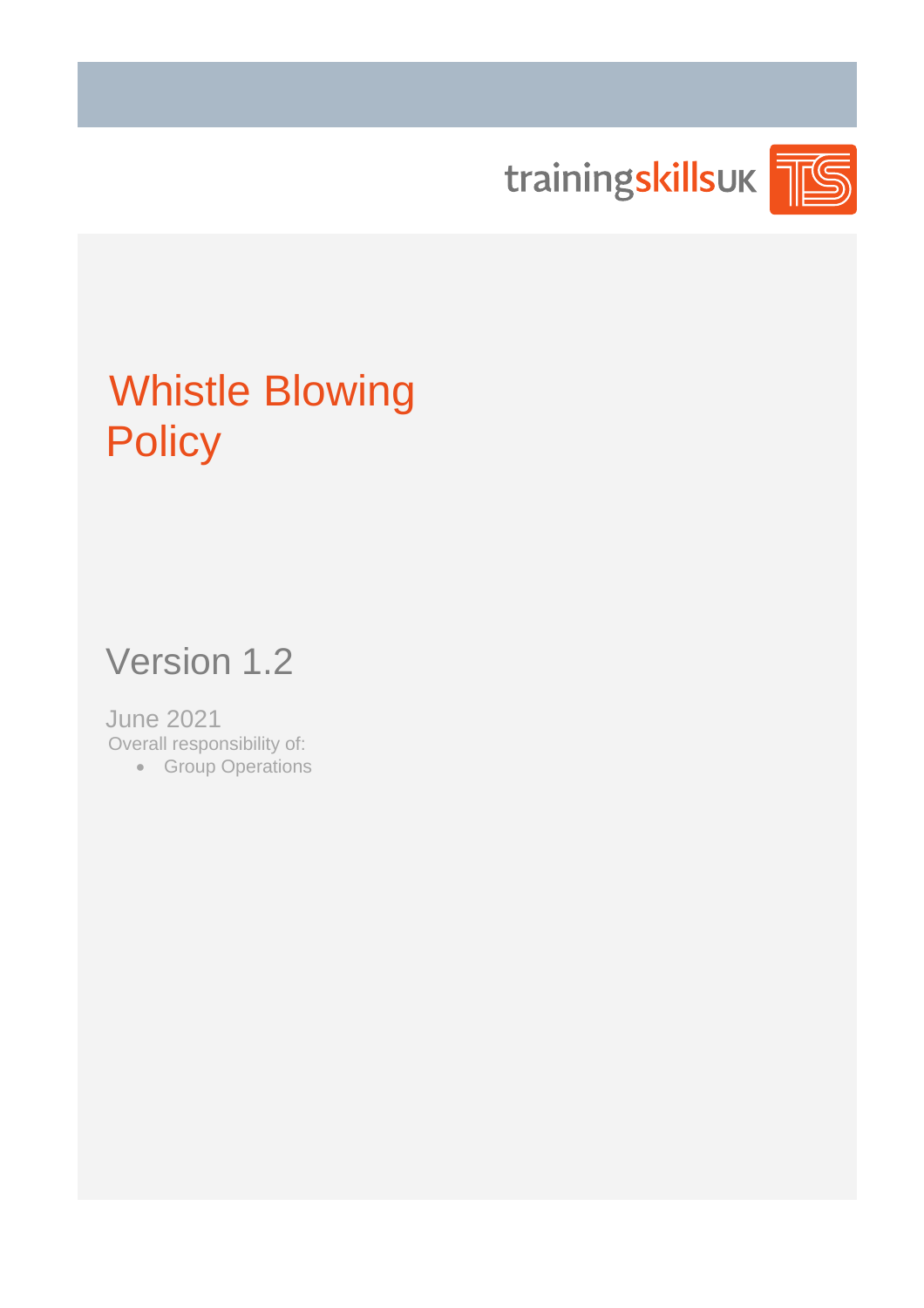

### Whistle Blowing Policy

#### **Context**

- The Public Interest Disclosure Act 1998 came into force in 1999 with addendums on going. It applies to all organisations. It protects workers from victimisation when they blow the whistle inside and – where there is a good reason – outside an organisation. It encourages people to raise concerns about malpractice in the workplace. It helps ensure that organisations are able to focus on the message rather than the messenger, so that serious malpractice is not covered up.
- Workers are often the first to realise that there may be something seriously wrong within the Centre. However, they may not voice their concerns because they feel that speaking out would be disloyal to their colleagues or the employer. They may also be worried about being harassed or victimised. In these circumstances, some people might find it easier to ignore the issues, rather than report what may be just a suspicion of malpractice.
- It is important to strike a balance between the right of the individual member of staff to speak freely and the right of the centre or colleagues to protect themselves against false or malicious accusations.
- It can be hard to raise a concern, especially if it could have an impact on friends, colleagues or managers. A whistle blowing policy/procedure shows how concerns about malpractice, either inside or outside the school, can be raised whilst protecting whistle blowers from the threat of victimisation or dismissal.
- Any disclosure made in 'good faith' will be protected by this policy if the whistle blower has a reasonable suspicion that malpractice has occurred, is occurring or is likely to occur.

#### **About this Policy**

This policy applies to all employees, students on placement, volunteers, agencies and anyone else who has access to pupils or a school. This includes any contractors working on site, suppliers and those providing services either to the learners or the Company.

This procedure is in addition to the Complaints Procedure.

This procedure should be used to raise serious concerns. These include:

- Conduct which has failed, or is likely to fail, to comply with a legal obligation;
- Disclosure related to miscarriages of justice;
- Actions which endanger the health or safety of any individual, including risks to children, young people or the public as well as learners and other workers;
- Damage to the environment;
- Theft or misuse of Company property or assets;
- The unauthorised use of public funds;
- Possible fraud or corruption;
- Serious departure from professional standards;
- Sexual or physical abuse of children or young people / learners/ service users / workers;
- Neglect or emotional abuse of children in the institution;
- Serious breach of Company, SFA, Local Authority or Government regulations;

#### *This is not a complete list.*

All employees have a duty to report fraud and offences of a criminal or child protection nature. They should use their own judgement but it is better to report suspicions using these procedures rather than ignore concerns. Employees can use these procedures to report concerns about service provision, or the conduct of staff or other people; e.g. this might include something that:

- falls below established standards or practice;
- could be viewed as improper conduct; or
- makes individuals feel uncomfortable and goes against their experience of right and wrong.

 **Name of Document: Whistle Blowing Policy** – Version 1.2 – **Overall responsibility of:** Groups Operations **Last reviewed date:** Jun 2021 – **Next review date:** Oct 2021

Page **2** of **4**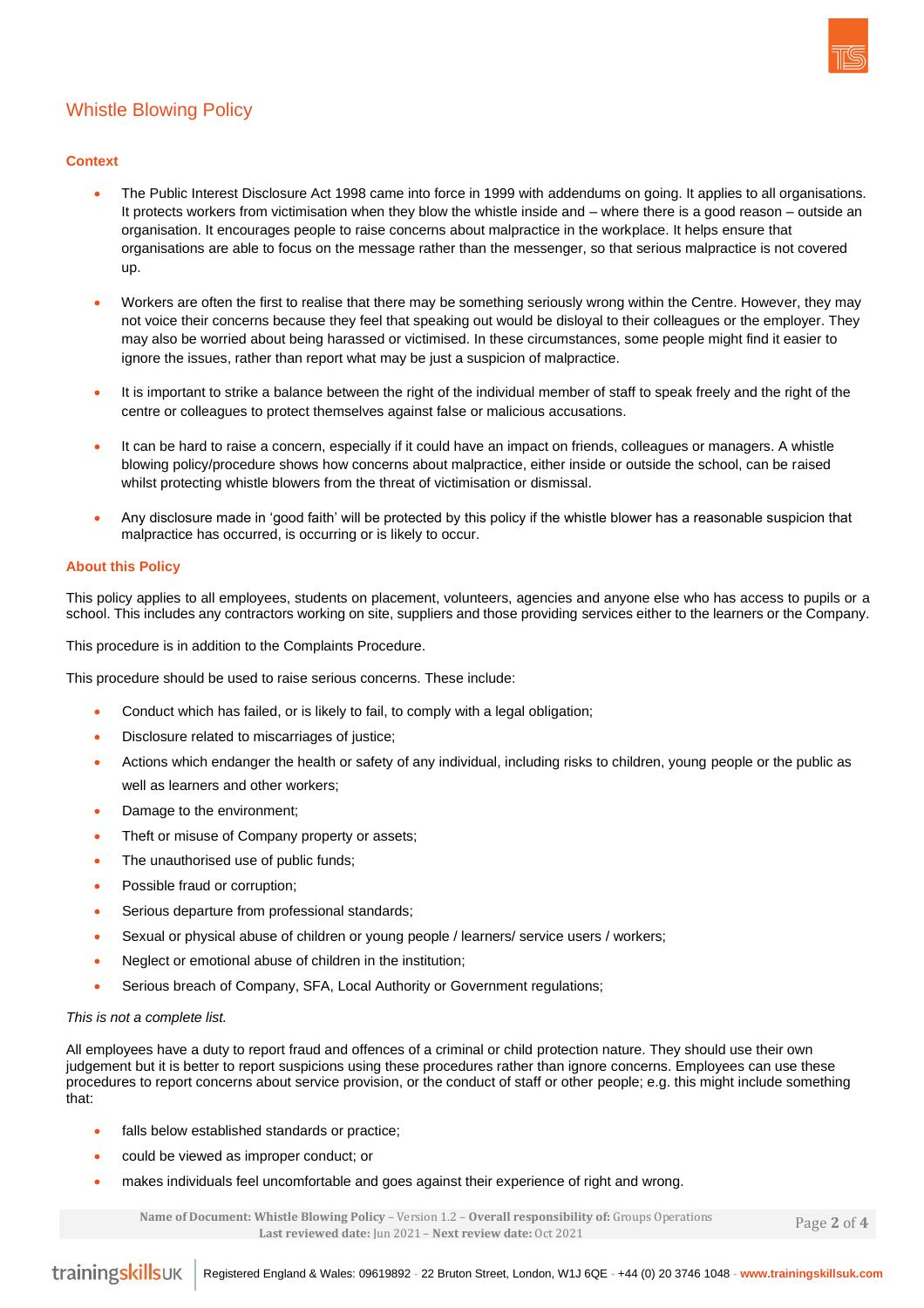

#### **1. Introduction**

All of us at one time or another have concerns about what is happening at work. Usually these concerns are easily resolved. However, when they are about unlawful conduct, financial malpractice or dangers to the public or the environment or harassment or misbehaviour at work, it can be difficult to know what to do.

You may be worried about raising such issues or may want to keep the concerns to yourself, perhaps feeling it's none of your business or that it's only a suspicion. You may feel that raising the matter would be disloyal to colleagues, managers or to the organisation. You may decide to say something but find that you have spoken to the wrong person or raised the issue in the wrong way and are not sure what to do next.

Training Skills UK takes very seriously any form of malpractice and has introduced this procedure to enable you to raise your concerns about such malpractice at an early stage and in the right way. The Company aims to create and sustain an ethical open culture. It is important that all staff raise their concerns as soon as possible rather than wait until they become more serious.

We would rather that you raised the matter when it is just a concern rather than wait for proof.

If something is troubling you which you think we should know about or look into, please use this procedure. If you are aggrieved about your personal position, the Grievance Procedure, which is available from your manager or personnel officer, is available to you. However, this Whistleblowing Procedure is also available for concerns about your personal position where you are uneasy about using the Grievance Procedure, as well as where the interests of others or of the organisation itself is at risk.

If in doubt – raise it!

#### **2. The Company's assurances to you**

#### Your safety

The Company and the Board of Directors are committed to this policy. If you raise a genuine concern under this Policy, you will not be at risk of losing your job or suffering any form of retribution as a result. Provided you are acting in good faith; it does not matter if you are mistaken. Of course we do not extend this assurance to someone who maliciously raises a matter they know is untrue.

#### Your confidence

All concerns will be treated in confidence and every effort will be made not to reveal the identity of the whistle blower. The Company will not tolerate the harassment or victimisation of anyone raising a genuine concern. However, we recognise that you may nonetheless want to raise a concern in confidence under this Policy. If you ask us to protect your identity by keeping your confidence, we will not disclose it without your consent. If the situation arises where we are not able to resolve the concern without revealing your identity (for instance because your evidence is needed in court), we will discuss with you whether and how we can proceed. Some cases are clearly so serious that police may have to be involved. In these cases, it may be necessary to reveal the identity of individuals. While these procedures are being carried out, all parties will need to agree that the issue will be kept confidential

Remember that if you do not tell us who you are, it will be much more difficult for us to look into the matter or to protect your position or to give you feedback. Accordingly, while we will consider anonymous reports, this Policy is not appropriate for concerns raised anonymously.

#### **3. How we will handle the matter?**

Once you have told us of your concern, we will look into it to assess initially what action should be taken. This may involve an internal inquiry or a more formal investigation. We will tell you who is handling the matter, how you can contact him/her and whether your further assistance may be needed. If you request, we will write to you summarising your concern and setting out how we propose to handle it.

When you raise the concern you may be asked how you think the matter might best be resolved. If you do have any personal interest in the matter, we do ask that you tell us at the outset. If your concern falls more properly within the Grievance Procedure, we will tell you.

While the purpose of this Policy is to enable us to investigate possible malpractice and take appropriate steps to deal with it, we will give you as much feedback as we properly can. If requested, we will confirm our response to you in writing. However, we may not be able to tell you the precise action we've taken where this would infringe a duty of confidence owed by us to someone else.

#### **4. How to raise a concern internally**

If you have a concern about malpractice, we hope you will feel able to raise if first with your Line Manager. This may be done orally or in writing.

If you feel unable to raise the matter with your Line Manager, for whatever reason, please raise the matter with an Executive Director.

 **Name of Document: Whistle Blowing Policy** – Version 1.2 – **Overall responsibility of:** Groups Operations **Last reviewed date:** Jun 2021 – **Next review date:** Oct 2021 Page **3** of **4**